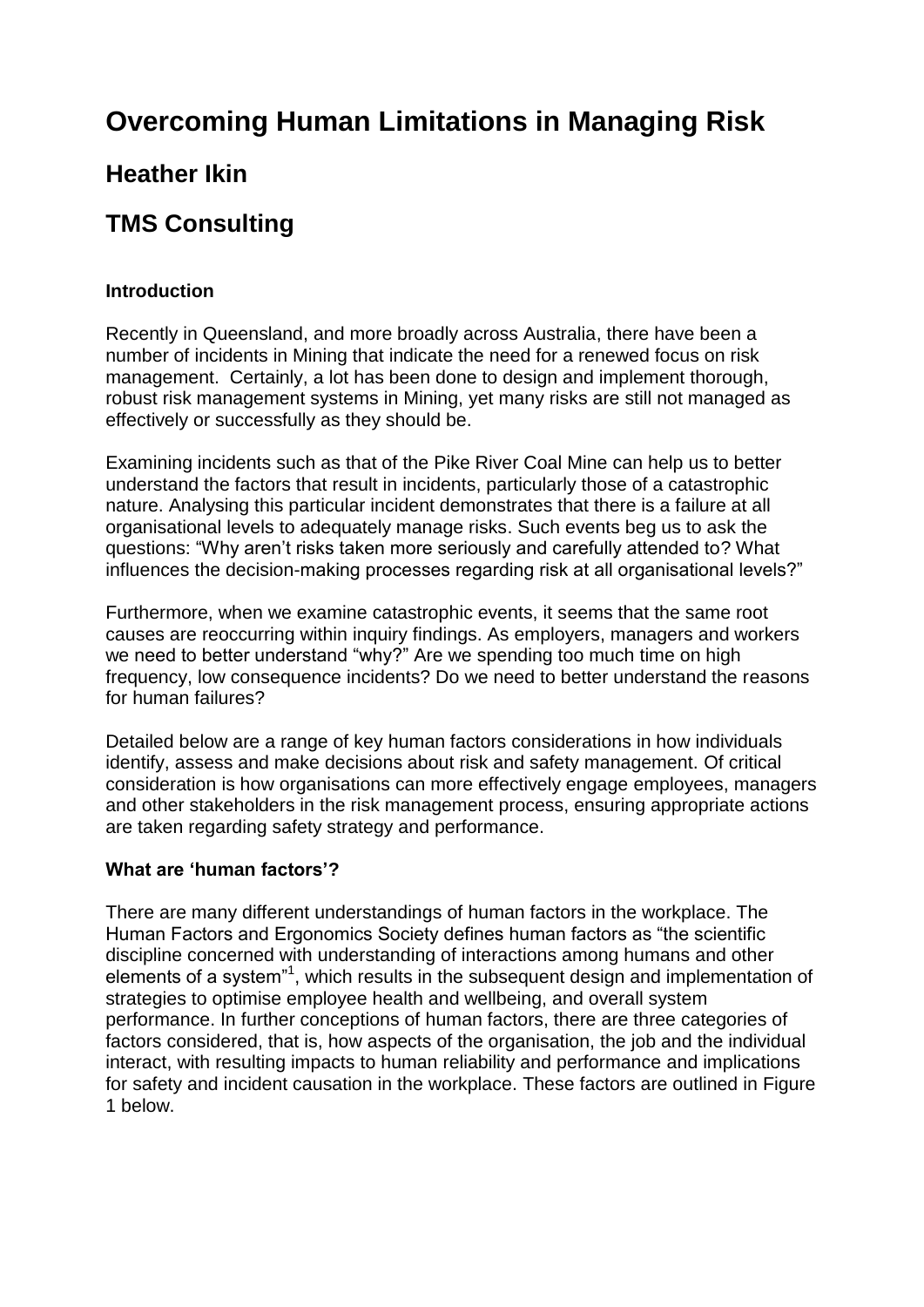

*Figure 1.* Three categories of human factors.

Considering the factors above, there are a number of tangible and intangible aspects of human factors that can result in complex issues for organisations to manage in driving safety performance. This spans everything from the technical design of plant and machinery to optimise human usage, through to safety culture and individual attitudes towards safety in the workplace.

#### **Why human factors are a critical consideration in health and safety**

Human error has long been considered as a key contributor in a range of minor through to catastrophic incidents, with common claims that human error is the leading cause of anywhere between 70-95% of safety incidents. Whilst individual factors are an important consideration, and many incidents ultimately result from a human action or active failure, these must be considered in light of other systemic factors and latent conditions that result in such errors occurring. Hence, in considering human factors, we consider the interaction of individual, job and organisational related factors that impact human performance.

Adequate identification and management of human factors is essential for the effective management of safety hazards and risks. By gaining a clear understanding of human factors and their relevance to health and safety management, organisations can better understand worker performance and design suitable solutions to improve reliability and reduce errors.

The ultimate issue is that humans are not perfect beings; we are not infallible. Thus it can always be assumed that workers will make errors, which may have catastrophic implications in high risk work environments. The aim of applying principles of human factors is then to increase worker reliability and ensure workers are capable of performing as expected. This is achieved by reducing the presence of factors that may reduce reliability and result in greater errors, with the primary considerations being those listed in Figure 1. These factors, when not managed effectively, are often referred to as error-inducing factors.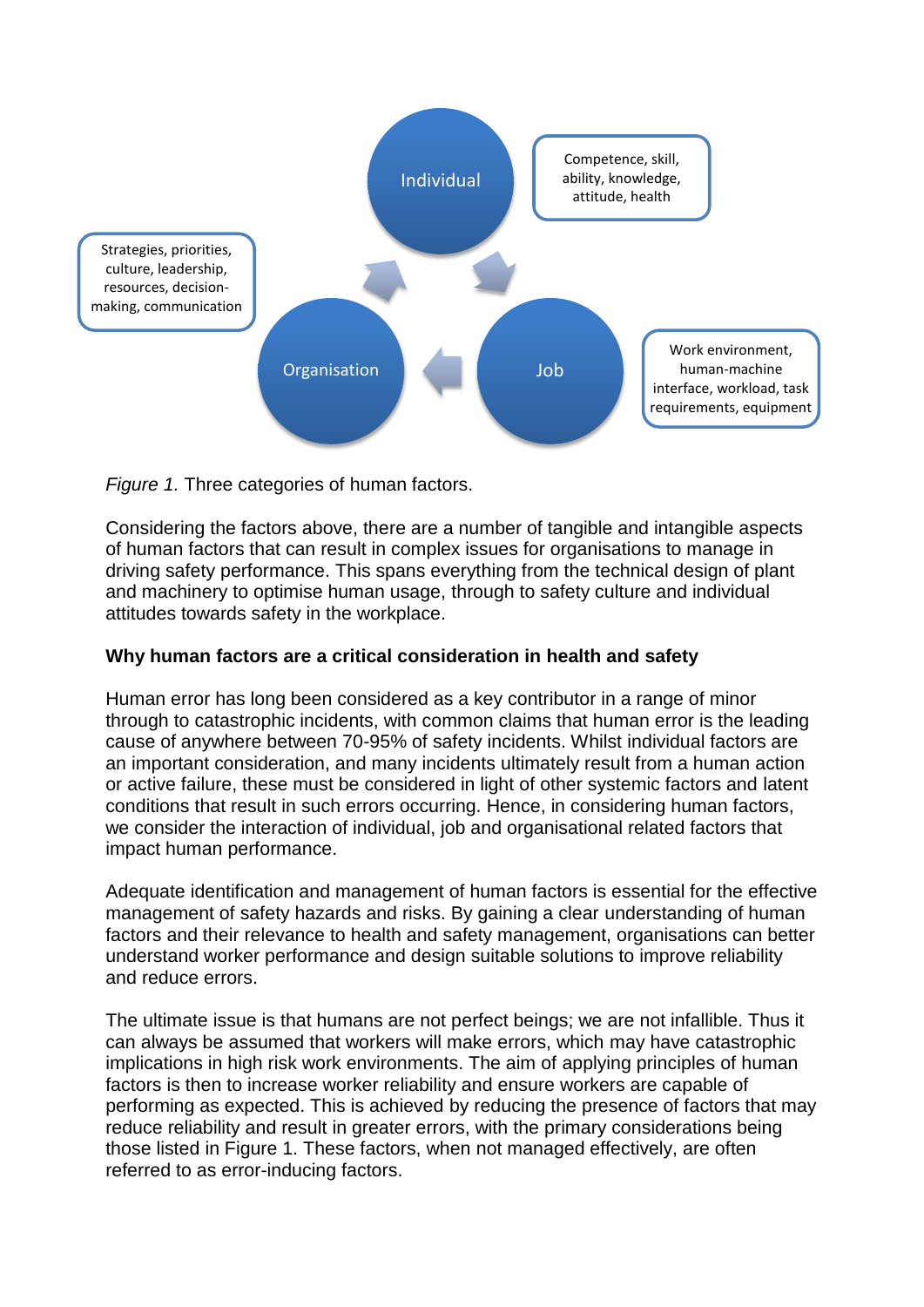The Mining industry in Australia has invested greatly into the people aspects of health and safety in recent times. We have seen a considerable shift towards safety culture interventions, underpinned by research that has demonstrated the importance of these interventions. The importance of safety culture for the safety conscious organisation operating in a high risk environment cannot be underestimated. We know that implementing safe work procedures and providing personal protective equipment are not sufficient in sustaining safety performance. However, at times there is a gap between considering the physical work environment and the behaviour and performance of workers. It is not enough to consider the attitudes, beliefs, and actions of workers alone; we need to better understand the fundamental *ability* of the average worker to stay safe and make effective decisions regarding safety.

## **Human factors and risk management**

In the  $21<sup>st</sup>$  century, our environments are considerably more complex than they were in previous centuries and millennia. They have vastly different types of physical threat, and more complex cognitive processing demands and multi-faceted social interactions. Humans are not well equipped for the highly technical and dangerous environments that workers in the Mining industry operate in every day. Our cognitive and neurological functioning at times seems counterintuitive to our need for survival because of the ways in which we perceive dangers and threats. This effectively means that there are limitations of human performance that may result in failure to adequately identify and manage risks, and this may at times result in serious incidents.

Integration of human factors is considered to be a critical success factor in effective risk management<sup>2</sup>. The tasks associated with managing risks require human judgment and cannot be substituted or undertaken by a machine. Risk assessment often requires the careful evaluation of a range of inter-related and complex factors within the work environment, for which there may be a degree of ambiguity and difficulty. Thus in order to manage risks, workers need to use a range of knowledge, skills, abilities and experiences, largely relying on psychological factors including judgment, decision-making, perception, and intuition.



There are a number of elements that can then be considered in managing health and safety risks effectively. Four core elements, included in Figure 2, are further defined below. It is recommended that in order to implement robust risk management practices, each of these elements is considered in the risk management strategy employed by the organisation.

*Figure 2*. Core human factor elements in managing risk.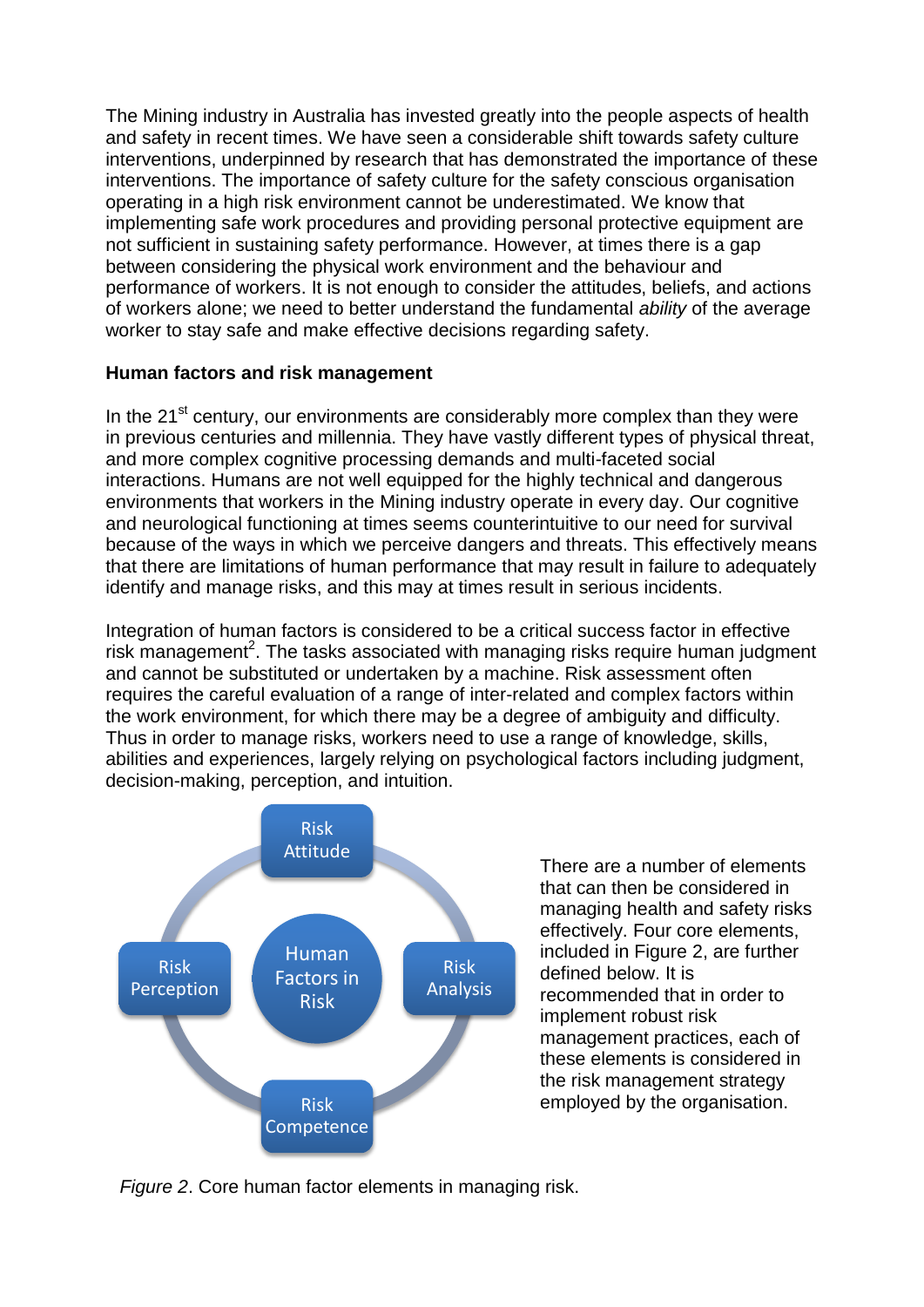- + *Risk attitude* individual and organisational attitudes towards risk, and the degree to which these attitudes drive effective decision-making and behaviours regarding risk management.
- + *Risk perception* the capacity to adequately perceive or become consciously aware of hazards and risks
- + *Risk analysis* the ability to adequately assess risk, weighing up the likelihood of an incident occurring as compared to the likely consequences
- + *Risk competence* the ability to competently follow risk management practices and respond to risks, requiring sufficient training and skill

#### **Risk Attitude**

As individuals, we have our own beliefs, values, attitudes and motivations. Unhelpful attitudes towards risks result from our own belief systems and are further influenced by personality factors, individual differences, experiences, and interactions with others. Some individuals are naturally more risk averse than others, whilst some are natural 'sensation seekers', with a much higher tolerance for risk. Often the behaviour of workers in high risk industries is described as "over-confident", with a failure to respect the risks inherent in the work environment. The attitudes of such individuals can result in a lax attitude towards risk and violations of risk management practices.

Attitudes towards safety can be quite complex and difficult to understand. Experts have sought to better understand risk-taking behaviour through assessing a range of factors including personality, attitudes, perception and environmental factors. In a study of risky driving behaviours, researchers were able to determine that personality influenced attitudes towards safety, which in turn impacted behaviour. For individuals who profiled as more altruistic and anxious, attitudes were more positive in regards to traffic safety, and their perception of risk was high. In contrast, individuals who profiled as sensation-seeking, aggressive and normlessness (state of lacking standards, values or purpose) had much lower perceptions of risk, had poorer attitudes towards safety, and reported more risk-taking behaviours on the roads<sup>3</sup>.

Our attitudes ultimately influence our behaviour. If we want to influence behaviour in order to improve safety performance, we need to focus on changing values, beliefs and the thoughts of employees, as well as the situation in which the individual is operating, i.e. their work environment and the systems and practices of the organisation.

This is of course easier said than done. Whilst it is certainly possible to change a person's attitudes, it is not always easy, particularly where there is an element of fixed personality involved. An individual's attitude, sometimes referred to as a mindset, is compiled of thoughts and feelings. It is very hard to know what a person is thinking and feeling; what is observable is their behaviour, and it is most often through a manifestation of risky behaviour that we identify poor attitudes towards risk. David Rock, world renowned expert on social neuroscience, introduces this concept through the analogy of an iceberg.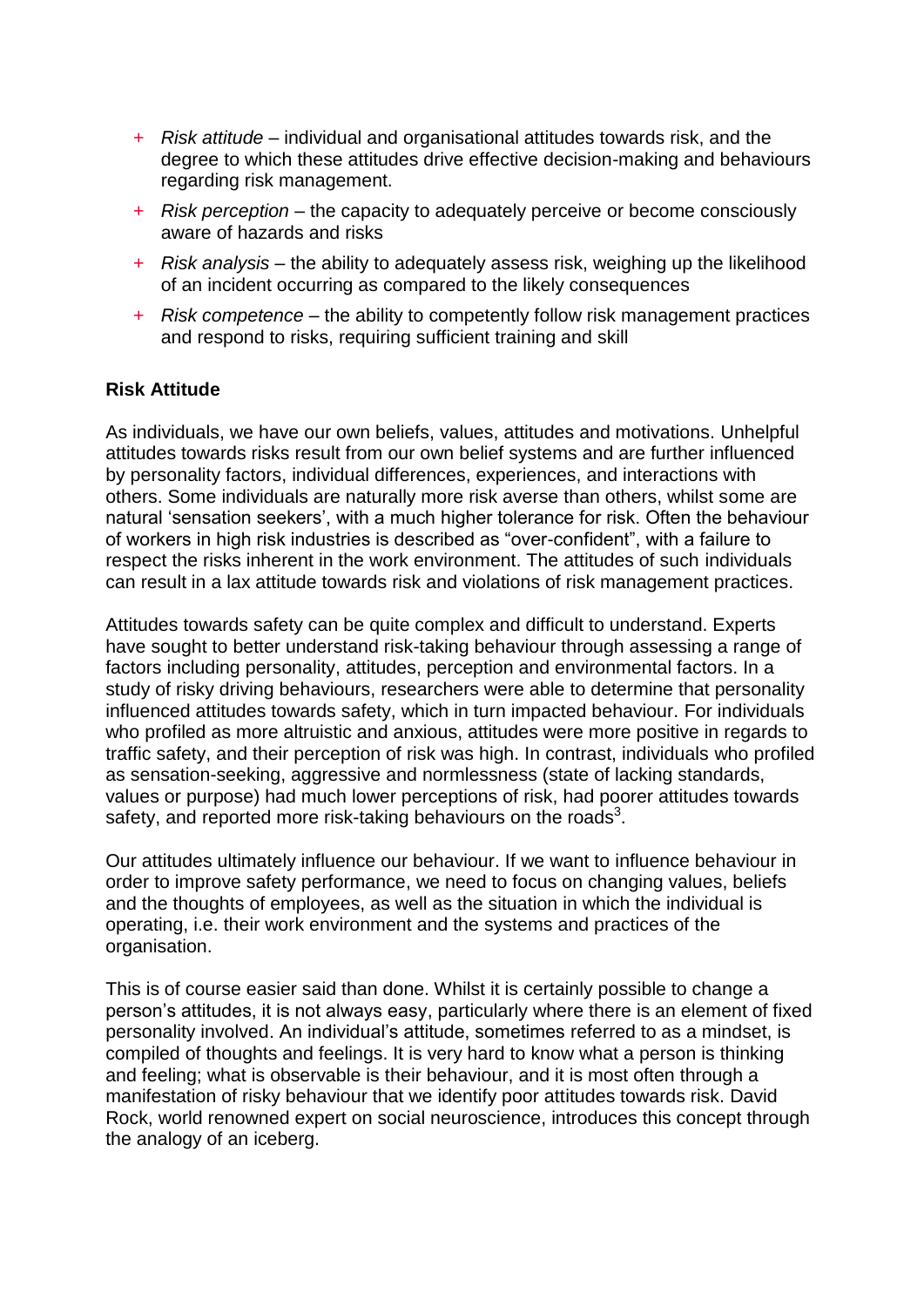

*Figure 3.* Iceberg Model

In understanding safety behaviour, managing performance and establishing a strong culture of safety, managers and leaders need to understand the attitudes that are driving this behaviour. This does not mean making assumptions; this means engaging the employee in a discussion that focuses on working together to understand why the behaviour is occurring. Working back the other way, consider attitudes such as: "It's ok to cut corners and break the rules." What sorts of feelings do these patterns of thinking lead to? What sorts of behaviours are likely to result from these thoughts and feelings? These are the questions that should be at the forefront of the minds of managers, leaders and employees. The only way to change behaviour is to change the thinking pattern that sits underneath it.

## **Risk Perception**

Human perception of risk involves both an element of our attention, as well as our capacity to register that a task or situation is dangerous. When it comes to dangers in our workplace, we need to be able to notice the hazard (attend to it), perceive that there is an element of risk, and then take action to mitigate that risk. It is likely that for most workers in Mining, they would have experienced their work environment as relatively dangerous at some point in time. However, over time, our brain becomes accustomed to exposure to danger, and so we give less and less of our attention to noticing these factors in the workplace. This is often referred to as "habituation".

There is a series of stages involved in the way people process information. We experience our environment, we select what requires attention (whether consciously or subconsciously), we then process that information, and we work through a process of making sense of what we see. The challenge is that we are subjected to hundreds and hundreds of pieces of data every moment, and we do not have the cognitive capacity to process all of this information. Everybody's filter for information is different – it is based on our experiences and circumstances in life, our beliefs and value systems, our motivations, etc.

Cognitive Psychologist George Miller suggested that we can only consciously attend to approximately 0.3% of the stimuli in our environment at any one time.<sup>4</sup> This means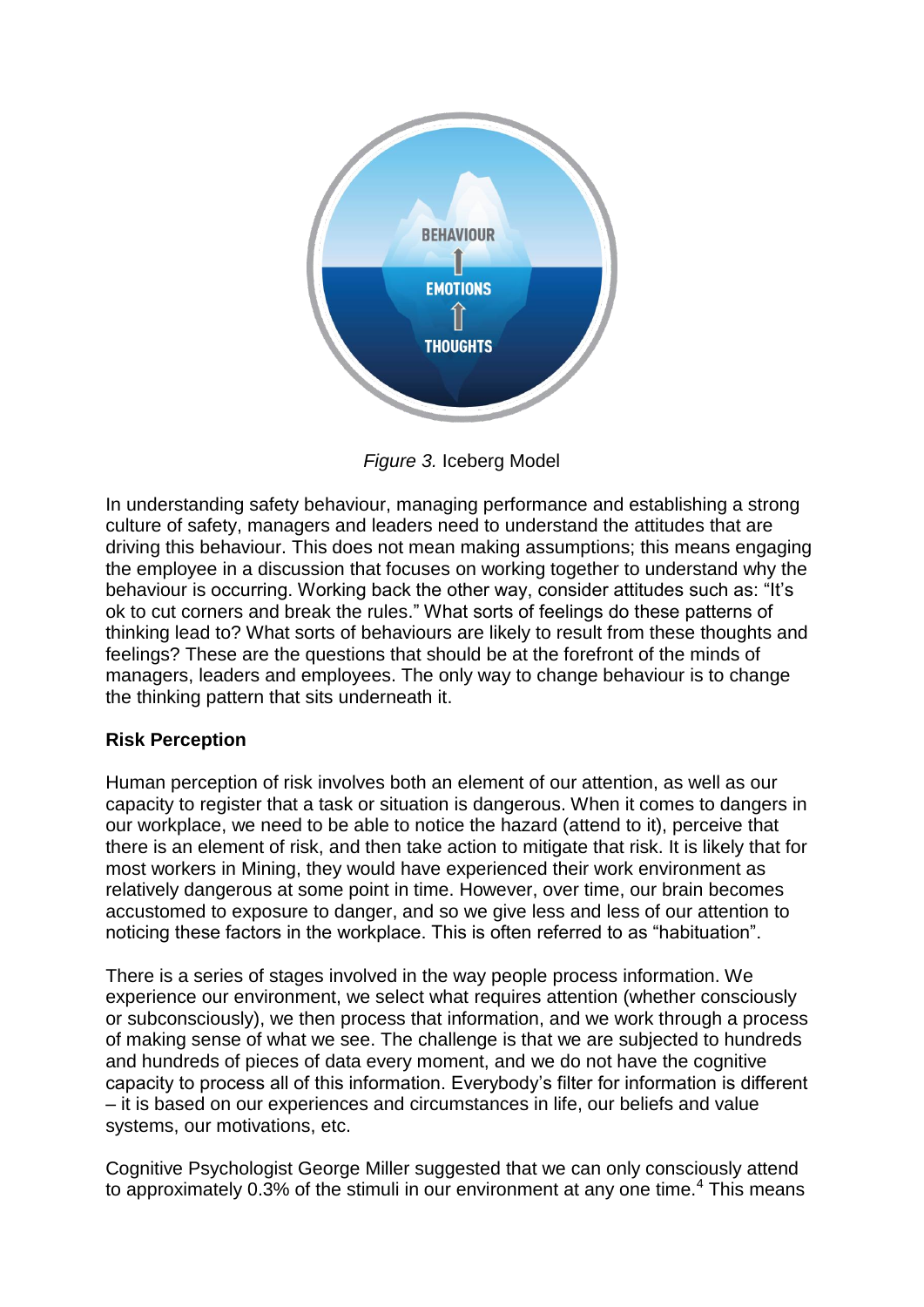that we miss an overwhelming amount of information. Thus, it's not so simple to suggest that we need to pay more attention to the risks inherent in Mining, risks are not always going to be easy to identify, and this phenomenon may cause many of the human errors that result in safety incidents on our worksites every day.

There are many implications of our severely limited information processing capacity. Our drive for increased productivity means that workers are increasingly feeling the pressure to work harder, do more with less, and juggle multiple complex tasks simultaneously. These increasing demands are taxing on our systems and compromise our performance at work.

Many experiments have been conducted on a phenomenon known as "*inattentional blindness*", in which we miss important stimuli that appear right within our field of vision, but which we don't consciously attend to as our attentional resources are already being used up. Inattentional blindness can occur when we are overloaded, distracted, or we have directed the brain by giving it "instructions" to focus on particular items. To overcome the challenges associated with inattentional blindness, we need to find strategies to assist us in consciously focusing our attention on workplace factors that may be important, i.e. factors within our work environments that could pose potential risks to our health and safety.

Similar to inattentional blindness, there is another phenomenon referred to as "change blindness". Because it is hard to process much of what happens in our environment every day, it is very difficult to detect changes that occur without additional cues to direct our attention towards items that may have changed<sup>5</sup>. Hence the importance of repeated and regular risk assessments. Small and slow changes could occur on plant or equipment over a period of time, such as a bolt working loose, and because of the limitations of human perception, these changes may go unnoticed by workers.

Without stringent risk assessment practices, workers are losing a valuable opportunity to re-focus their attention on factors that might otherwise be overlooked or discarded as not presenting any risk. Failure to adequately perceive risks has further implications for our ability to effectively analyse risks and make subsequent decisions about a suitable course of action.

#### **Risk Analysis**

In addition to habituation, our perception of risk can be altered by complacency. When we are continuously exposed to danger, the brain becomes progressively desensitised. We trick ourselves into thinking "that will never happen to me" and thus can underestimate the potential for harm to occur. Complacency alters our ability to effectively evaluate the hazards that are present in our work environment by downplaying the level of risk. In order to more effectively perceive the risks that exist, conscious attention is required to reflect on potential consequences of incidents occurring, the continued need to maintain a high level of vigilance, and to follow health and safety procedures accordingly.

Whilst complacency is a phenomenon we often discuss in relation to human errors, there are a range of psychological factors regarding information processing that result in poor risk analysis and decision making. Other factors to consider include<sup>6</sup>: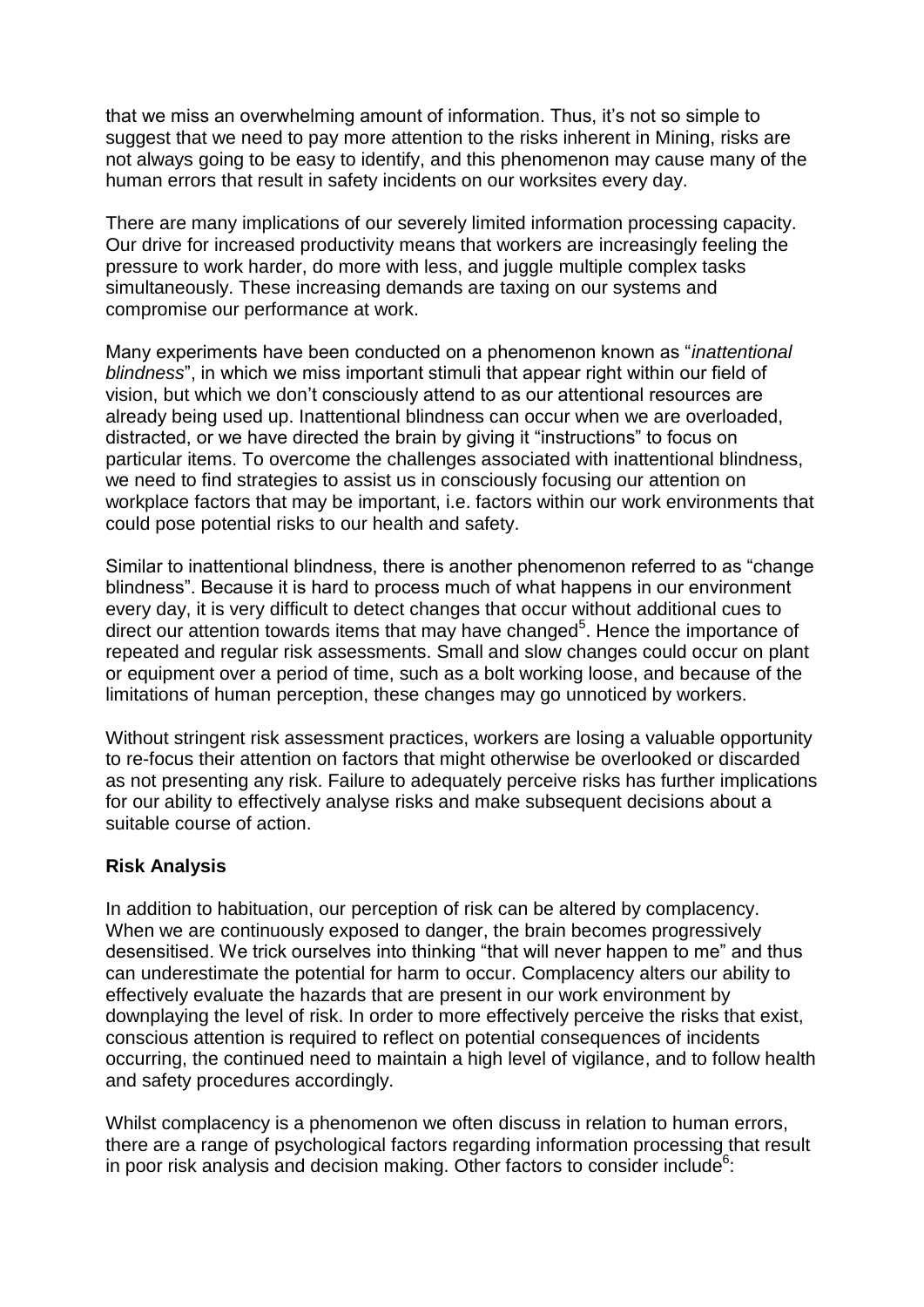- + *Confirmation bias*: tendency to seek out information that confirms our preexisting assessment or opinion of a situation, and to ignore information that is contrary to our point of view
- + *Intuitive statistician*: tendency to overestimate the likelihood of low probability events occurring, and to underestimate the chance of a high probability event
- + *Expectation*: tendency for perceptions to be shaped by what we do or do not expect, e.g. if you are not informed of safety incidents, you expect that the site is operating safely and effectively
- + *Representativeness heuristic*: tendency to assume that a situation that is similar to a situation previously experienced is the same

However, other common rules of thinking and judgment could be used to one's advantage in managing safety. The availability heuristic involves the ease with which a particular idea can be brought to mind. When an infrequent or unlikely event can be brought to mind with apparent ease, people are more inclined to overestimate that events likelihood, and may then behave accordingly. If we encourage workers to focus on the possibility of a catastrophic event occurring, they may be more motivated to behave in a way that minimises the chances of such an event occurring.

The ability to make integral decisions in the workplace can be the difference between staying safe and being involved in an incident. Workers are constantly required to assess their work environments for risk, and make decisions about the best course of action. Decision-making requires conscious attention and a large proportion of our cognitive resources. We often find the task of making a decision or solving a complex problem quite taxing, and this experience of fatigue can continue to have an effect on our performance at work.

The quality and accuracy of our decision-making is influenced by many factors. Being overwhelmed with data to consider can make it difficult to cut through the noise and focus only on what is important. Furthermore, when workers experience high degrees of stress and pressure, the experience of a range of emotions can have an adverse impact on the decisions we make. For example, when we are experiencing looming deadlines or are feeling tired, we may make the evaluation that it's ok to cut corners or take shortcuts in completing tasks, without considering the consequences.

Furthermore, humans are not always good at thinking logically, which impacts our ability to trouble-shoot and problem solve. We are prone to misinterpreting data and making assumptions about information that don't always ring true, highlighting the importance of effective training and ensuring adequate information is available for decision-making<sup>7</sup>. This challenge has become apparent in a number of significant safety disasters. In the Three Mile Island nuclear incident of 1979, major damage could have been prevented had operators correctly detected that two reactor valves that should have been open were actually blocked shut. They falsely concluded that they were open as a result of failing to read their instrument display panel correctly. As a result of making these deductions, operators made a series of decisions to minimise danger that were in fact counter-productive.

We learn from our mistakes and reflecting on incidents that we have experienced can provide us with information to later draw on when making decisions. Many organisations experience under-reporting of health and safety incidents. This occurs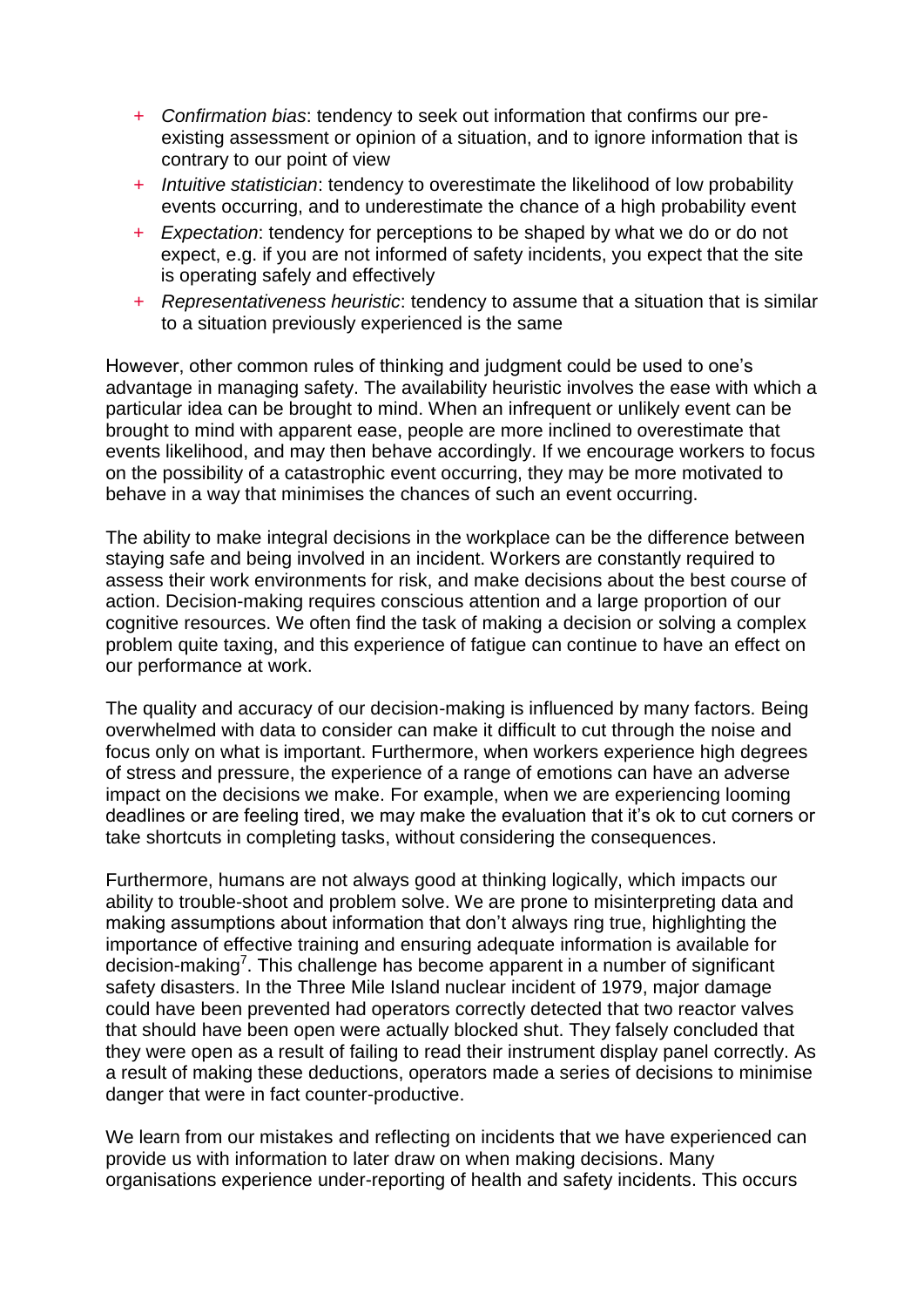for many reasons, including perceived lack of management responsiveness to reports, fear of reprisal, loss of benefits, poor safety climate, and acceptance that incidents and injuries are just a part of the job. The issue with under-reporting is that employers and employees alike are cheated of opportunities to learn from near misses and incidents, and continue to improve practices and explore practical controls that could be implemented to prevent future incidents from occurring.

## **Risk Competence**

The alibility of the average worker to assess and manage risks is then underpinned by their level of skill and the training provided in implementing risk management practices. Workers need to understand the importance of risk management practices, and be adequately trained in identifying and understanding hazards, and assessing the degree of risk and potential consequences of a particular incident occurring. This can be particularly challenging for inexperienced workers, who lack understanding of hazards through ignorance.

In the absence of training, workers are going to gain most of their education through on the job practices. The quality of the training they then receive is dependent on the degree to which workers in their environment are following appropriate procedures. Because humans are infallible and make errors from time to time (whether consciously or not) patterns of error and problematic behaviours could potentially be adopted by others.

Further to training, there are a number of human factors consideration in procedures and practices used on-site. Some health and safety documentation can be cumbersome and isn't fit for purpose, resulting in failure to follow practices. Issues include reading difficulties, literacy issues, language barriers and time pressures, which may all result in workers missing valuable information about the task at hand and the inherent risks involved that require management.

Many of the issues raised above can be overcome through simple training and education, and consideration of human factors in the design of safe work practices. We do not always have the power or means to prevent workers from making errors, but one of our best chances for successfully minimising the chance of errors is through training, education, mentoring and coaching both formally and on the job.

#### **Key Recommendations**

In better designing systems of work and health and safety practices, there are a range of recommendations that Mining organisations could consider in further improving safety performance. These recommendations include, but are not limited to:

#### *Educate and train workers on human factors*

Employees need to understand human factors and the limitations of human performance. This will help to influence worker attitudes towards safety practices that are designed to control for these limitations, such as conducting risk assessments.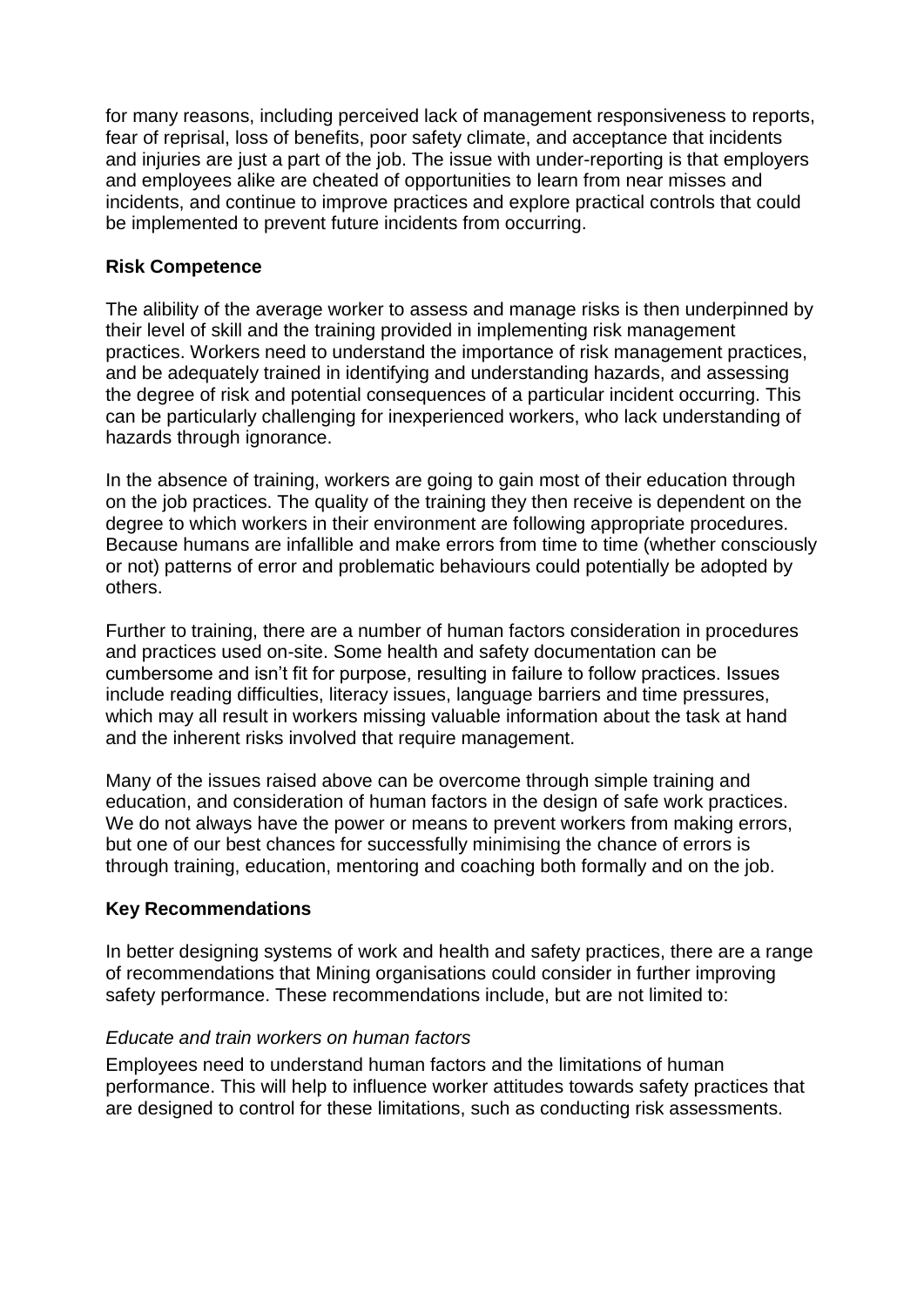## *Establish thresholds for risk*

There is a degree of individual difference in tolerance for risks. Those who are quite inclined to seek risks may be more likely to overlook or under-evaluate risks. Organisations should seek to establish and reinforce thresholds for acceptable risks to influence behaviour and over-ride such individual differences, ensuring that risks are adequately reported.

#### *Design risk assessments with consideration for human performance*

Risk assessment tools are seldom changed, allowing workers to fill them out with generic information and do so automatically without actually conducting a thorough assessment of risk. Risk assessment tools should be regularly changed, refreshed and/or updated, and in conjunction with this, workers should be educated on the importance of risk assessment tools as a way to consciously focus attention to overcome the limitations of human performance.

## *Address poor attitudes towards risk management*

When it is identified that workers/managers have a poor attitude towards risk management, or have unrealistic beliefs about risk, these should be challenged tactfully. Leaders and managers should be trained on how to manage performance and have effective conversations regarding safety behaviour.

## *Foster a positive safety culture*

A culture of safety needs to be driven from the top of the organisation and fostered throughout the system, whereby there are shared perceptions and beliefs about the importance of safety, strong values, and a desire to stay safe and keep others safe on a day to day basis.

#### *Ensure leaders and managers follow through on risk management practices*

Often unhelpful attitudes towards risk management are born out of reactions to perceived failures to take action as a result of risk reporting. This reinforces believes that these activities are not important or a waste of time. Leaders and managers should report back to the workforce on remedial actions that have been taken to address risks, and there should be accountability for resolving issues.

## *Address human factors in risk assessment practices*

It is easy to fail to attend to the risks that we cannot physically see. Risk assessments should address human and psychosocial factors as much as physical factors. We need to assess the likelihood of human error occurring. Of particular importance is considering whether or not there is consistency between the task requirements, system design and perceptions of the task.

#### *Use information management tools*

We are easily distracted and overwhelmed with information. In order to ensure we don't miss important steps in a task or forget to check for potential safety issues, checklists can assist in successfully carrying out complex tasks.